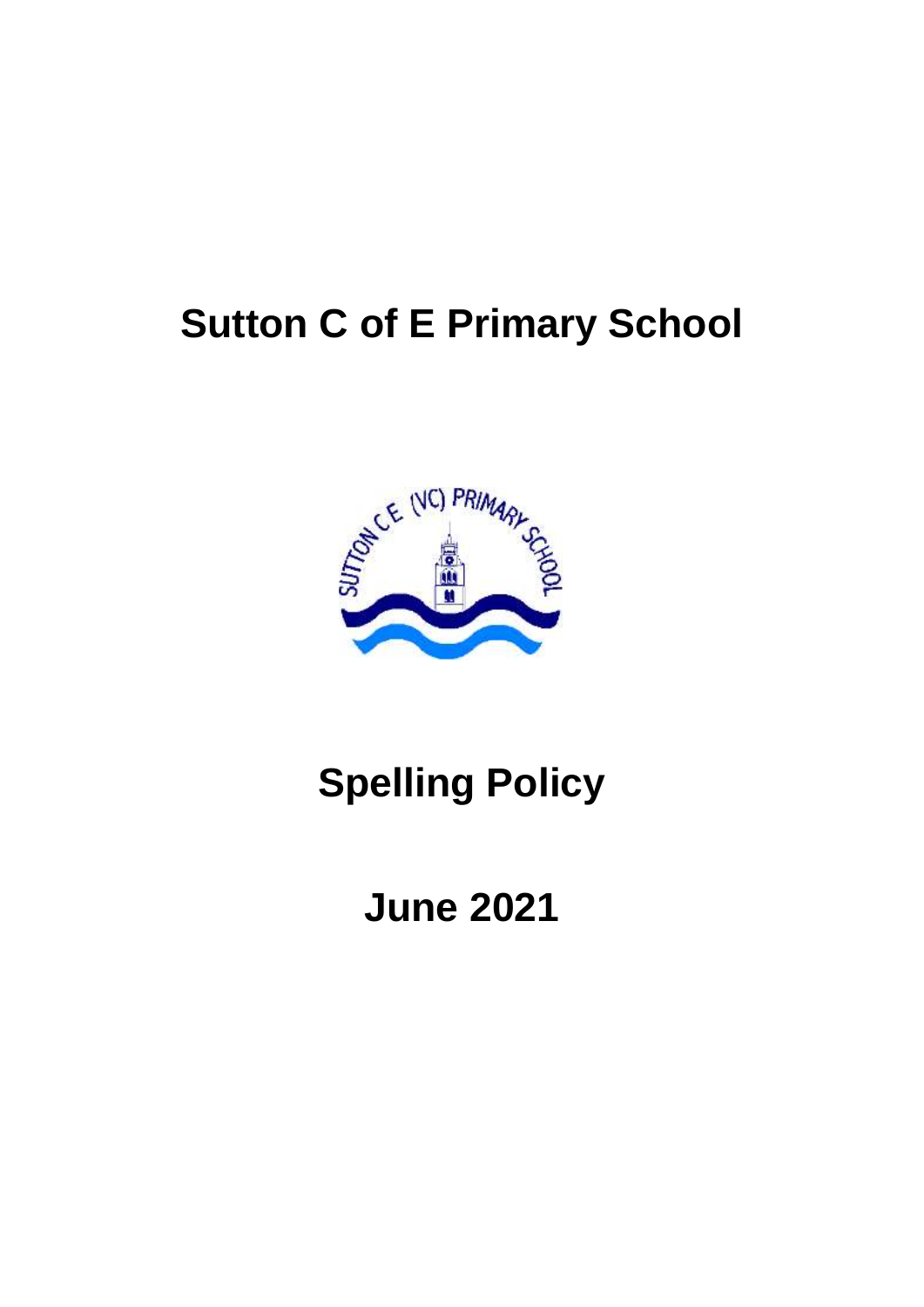#### **Intent**

At Sutton, we strongly believe that good spelling is an essential skill which allows children to communicate their understanding in all curriculum subjects. If pupils are to become effective and confident writers, they need to develop a love of language, a knowledge of words and to adopt and employ a range of spelling strategies.

#### **What this looks like at Sutton**

By adopting a consistent approach to the teaching of spelling, we aim for the children to develop confidence and accuracy when spelling across the curriculum. We understand that people may approach spelling in different ways, therefore we will expose children to and teach a range of strategies. In doing so we aim to:

- Help children recognise that spelling is a valuable, lifelong communication skill
- Encourage children to take an interest in words
- Encourage children to have a positive view of themselves as spellers
- Encourage children to be aware of the reader of their writing
- Encourage creativity, where children have the confidence to use and spell more challenging and ambitious words

We do this by:

- Providing equal opportunities for all pupils to achieve success in spelling
- Teaching the children a range of effective spelling strategies and supporting them in choosing the one that suits their needs
- Enhancing proofreading and editing skills
- Supporting children to use a range of resources to support spelling e.g. dictionaries

#### **Implementation**

Programmes used are aligned to the National Curriculum Programmes of Study for English. Please see:

[https://assets.publishing.service.gov.uk/government/uploads/system/uploads/attach](https://assets.publishing.service.gov.uk/government/uploads/system/uploads/attachment_data/file/335186/PRIMARY_national_curriculum_-_English_220714.pdf) ment\_data/file/335186/PRIMARY\_national\_curriculum\_-\_English\_220714.pdf

If required, children will continue to use the RWI programme further up the school.

#### **Reception and Year One**

We follow the Read Write Inc. programme teaching daily sessions. Please see our **Policy for Phonics** which details how we start to teach spelling in our school. This can be found in the 'Phonics' section of our website.

In addition to this, we ensure the children are exposed to the common exception words for their year group.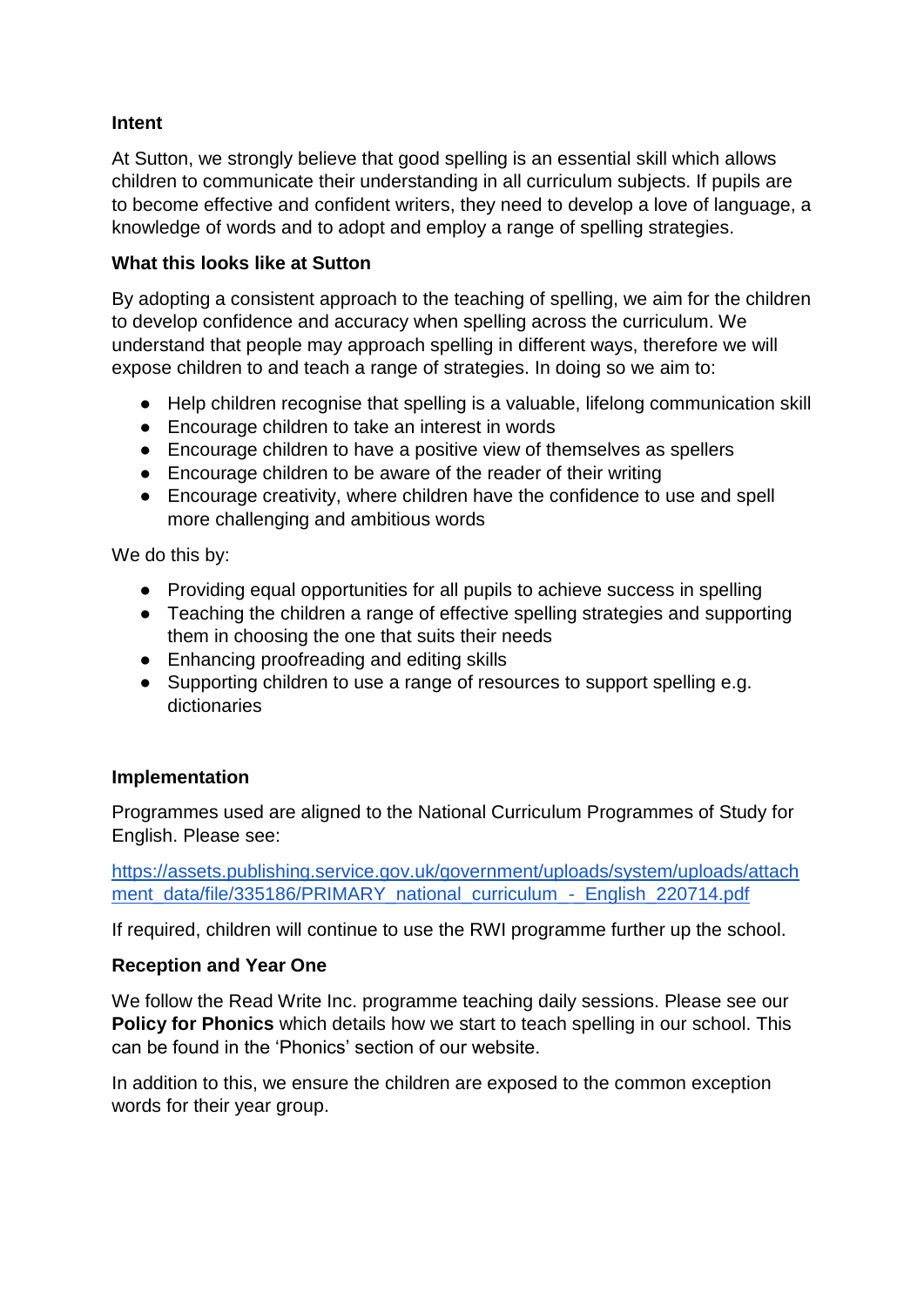#### **Year Two – Year Six**

We follow the Twinkl scheme. Spelling is taught in 4 x 15-20 minute blocks throughout the week. During these sessions, a range of teaching methods are used to ensure we meet the needs of all learners. Please see Appendix 1 for the Sutton's Spelling Progression Overview.

# **Spelling Strategies**

We endeavour to teach a range of spelling strategies in order to appeal to a variety of learning styles. These include:

- Teaching and learning of phonics and the correspondence between letters and their sounds (in line with Read, Write, Inc. practices)
- Identifying syllables in words in order to break words into smaller parts Pinch Sounds/Special friends/Fred in head
- Look, Cover, Write, Check
- The use of memory strategies
- Mnemonics making up sentences to help remember the spelling of a word e.g. *Because =* Big Elephants Can Always Understand Small Elephants
- Making links between the origin of words and their spelling (etymology)
- Finding words within words
- Learning different spelling patterns and investigating new spelling rules
- Analogy Using words already known to help spell new words e.g. could, would, should
- Adding prefixes (e.g. *un*) and suffixes (e.g. *ful*) to root words (e.g. *help*) = unhelpful
- Using word banks, dictionaries, thesauruses
- Linking handwriting to spelling and phonics, in order to develop visual and 'muscle' memory

### **Inclusion**

At Sutton C of E Primary School we understand that children have different learning needs, therefore throughout the school the children will be offered a wide range of spelling activities and taught strategies to meet identified needs.

From Year 2 onwards, children may continue to work at the appropriate stage of Read, Write, Inc. in small groups with Teaching Assistants, or with a 1-1 tutor. This might include the Read, Write, Inc *Fresh Start* programme in Y5/6.

Pupils might also take part in the small group intervention *Attack Spelling¸* or receive *Precision Teaching* on a 1-1 basis.

Class teachers will liaise with the SENCO when considering the specific needs of some children. The SENCO will perform any additional assessments in order to identify specific spelling weaknesses. These will then be used as part of the Assess, Plan, Do, Review system in operation at Sutton.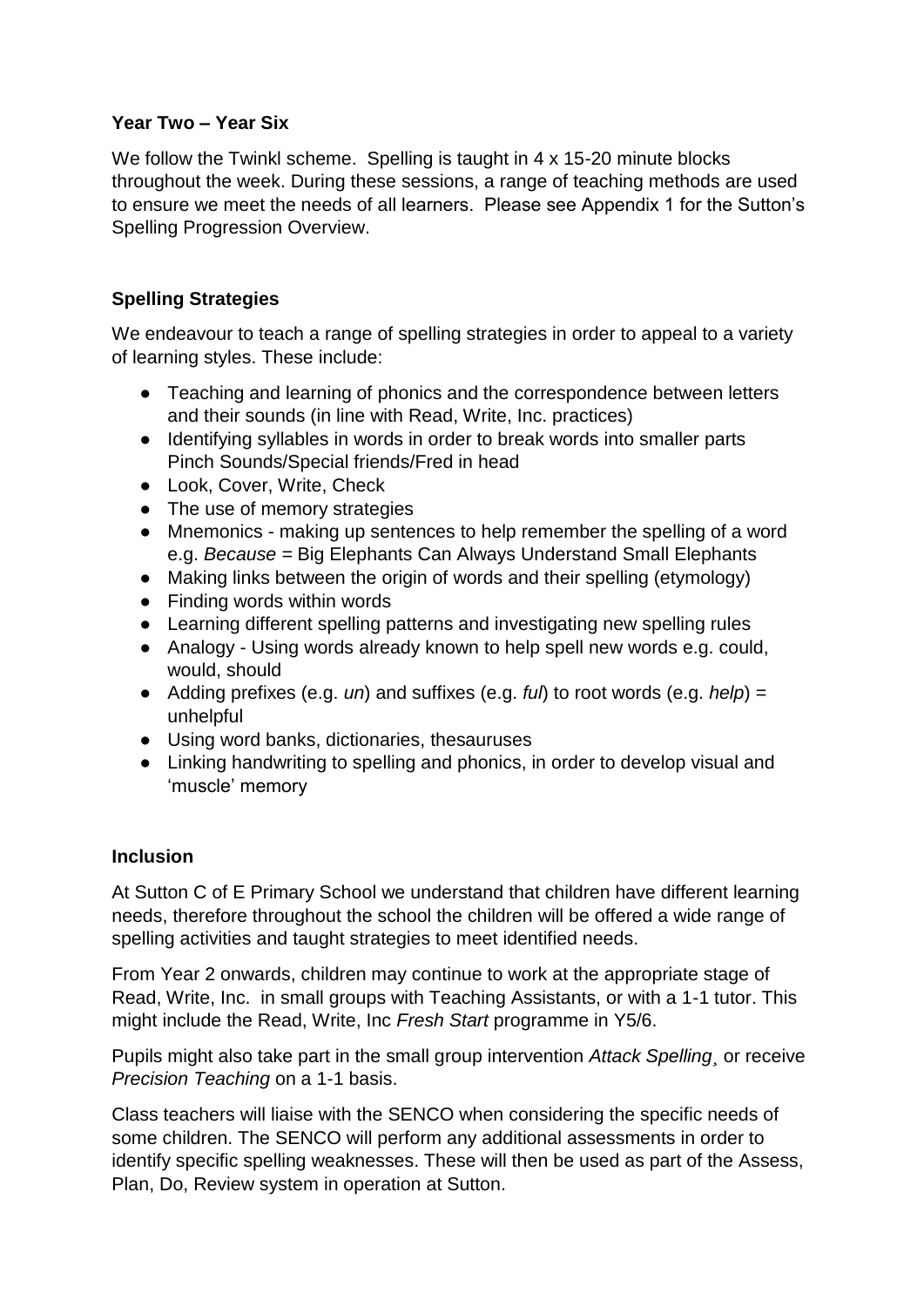# **Handwriting and Spelling Links**

At Sutton, we believe that making explicit links between handwriting, phonics and spelling is key. The regular practice of letter patterns helps to develop good visual and writing habits.

# **Parental Engagement**

Sutton recognises that parents/carers have an active part to play in all aspects of their children's learning. When children start with us in Foundation Stage we provide an opportunity for parents to attend information evenings in which we explain the strategies used in RWI and what support they can give their child. A Spelling Booklet has also been developed in Key Stage 1 to help parents when they are supporting their child at home.

In Key Stage Two a weekly spelling list is sent home and work is set around learning the words in conjunction with what is happening in class. This is to reinforce the learning.

If a child is working within an intervention group for spelling then this list of words will be sent home to ensure the child is being supported at their current level of understanding.

# **Key words**

When children are using the RWI programme the Red Words and Speedy Green words are sent home to prompt.

As part of our writing Non-Negotiables, all children are encouraged to check their own work and identify words spelt incorrectly and time is given during writing sessions for this to take place. These strategies are in line with our Marking and Feedback policy and help children in taking responsibility for their own learning. (See Marking and Feedback Policy).

### **Assessments**

In Key stage 1, in accordance with the RWI programme, rigorous assessments take place on a Half Termly basis. Ongoing, informal assessment as part of daily teaching will also inform groupings and interventions if necessary.

In Key Stage 2, weekly spellings will be sent home to learn and will be checked each week in class. Teachers will feed back to the children through regular written or verbal comments and individual targets may be given when appropriate. Children also have half-termly dictations that assess the spelling patterns and statutory words they have learnt.

If the children are assessed as being secure within their age related expectation then we will encourage them to take a more investigative approach to finding words that use that spelling pattern and expanding their vocabulary.